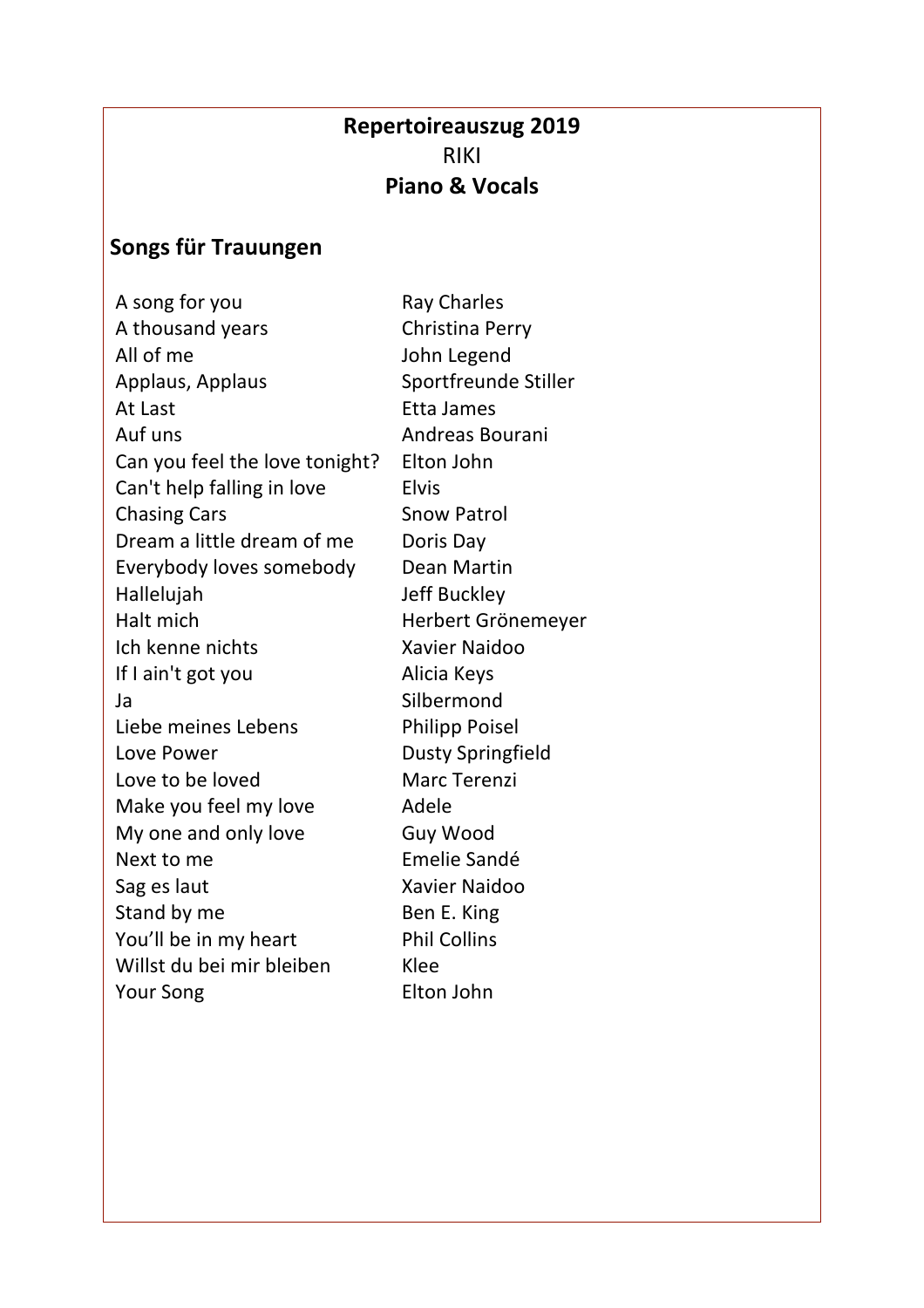## **Pop , Soul und Jazz für verschiedene Anlässe**

All the Cats join in Peggy Lee As time goes bye Casablanca Auf anderen Wegen Andreas Bourani Autumn leaves Joseph Cosma Back for Good Take That Back to Black **Amy Winehouse** Barbie Girl **Aqua** Beautiful Christina Aguilera Black Velvet **Alanna Myles** Blue Skies **Irving Berlin** Body and soul **South Body and south Albem** John W. Green Breathe **Anna Nalick** Chain of Fools **Aretha Franklin** Chasing Pavements Adele Come on over Christina Aguilera Crazy Gnarly Barkley Crush Jennifer Paige Dancing Queen ABBA Desafinado Antonio Carlos Jobim Dindi Antonio Carlos Jobim Doesn't mean anything **Alicia Keys** Don't be that way Ella Fitzgerald Don't know why Norah Jones Don't let go En Vogue Don't Speak No Doubt Easy Faith no more Enjoy the Silence Depeche Mode Every Breath You Take Sting Fallin' Alicia Keys Feeling Love **Paula Cole** Fever **Eddie Cooley** Fix xou Coldplay Fly me to the moon Frank Sinatra Gentle Rain Matt Dubey & Luiz Bonfá Girl from Ipanema<br>
Carlos Jobim Goergia on my mind Hoargy Carmichael Hallelujah Alicia Keys Have you met Miss Jones Frank Sinatra

Big Spender **Cy Coleman & Dorothy Fields**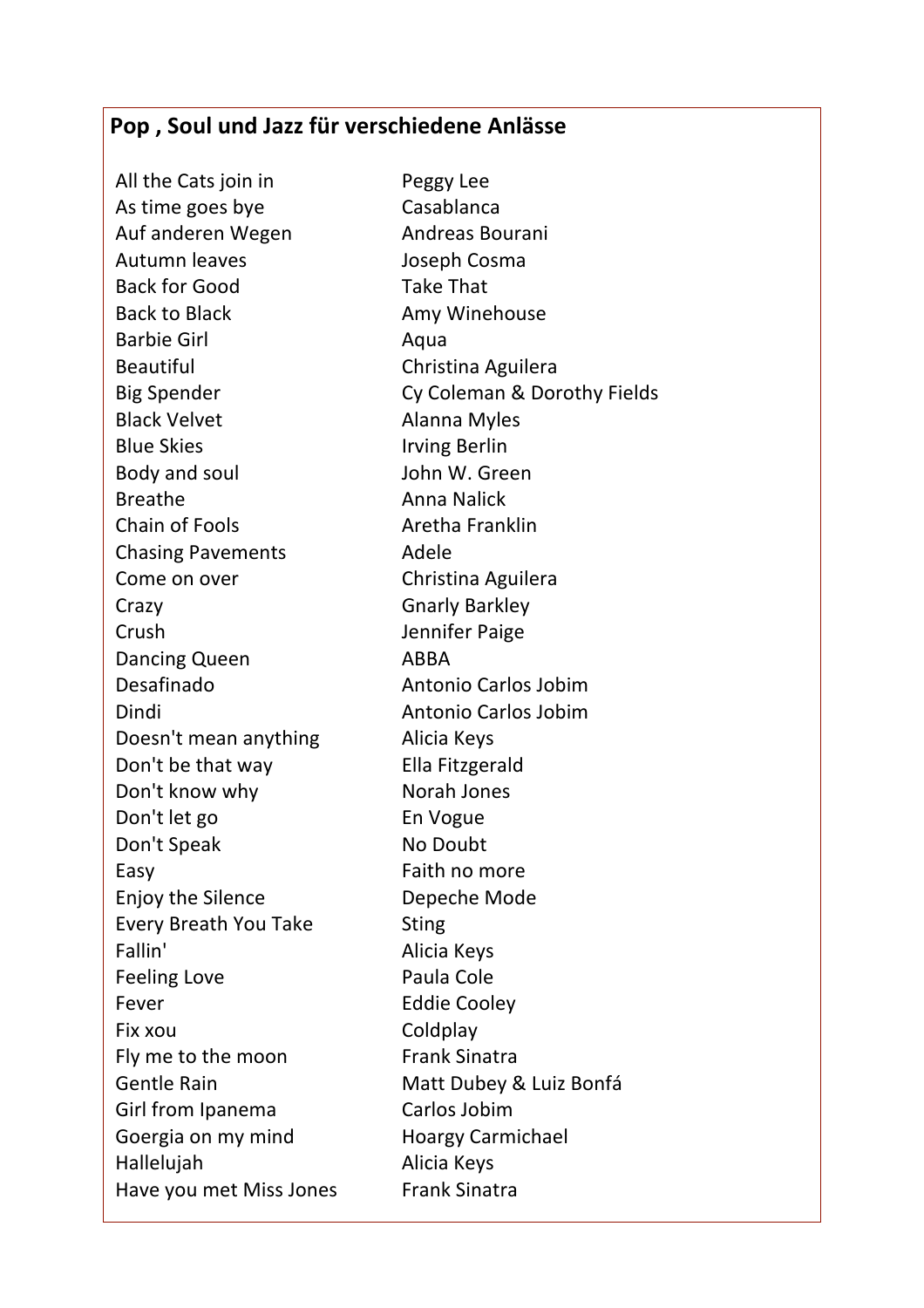| <b>Heavy Cross</b>            | Gossip                           |
|-------------------------------|----------------------------------|
| Hello                         | Adele                            |
| Hello                         | Christina Aguilera               |
| Here with me                  | Dido                             |
| Hit me Baby one more time     | <b>Britney Spears</b>            |
| Hit the road, Jack            | <b>Ray Charles</b>               |
| I feel the earth move         | <b>Carole King</b>               |
| I got rhythm                  | Gershwin                         |
| I'm all over it now           | Jamie Cullum                     |
| In the wee small hours of the |                                  |
| morning                       | David Mann & Bob Hilliard        |
| <b>Ironic</b>                 | <b>Allanis Morisette</b>         |
| It doesn't mean anything      | Alicia Keys                      |
| Just like fire                | Pink                             |
| Love Song                     | Sara Bareilles                   |
| Lullaby of Birdland           | Ella Fitzgerald                  |
| Merci                         | Duffy                            |
| Misty                         | <b>Errol Garner</b>              |
| More than words               | Extreme                          |
| Mr. Bojangles                 | Jerry Jeff Walker                |
| <b>Natural Woman</b>          | <b>Carole King</b>               |
| New York                      | Alicia Keys                      |
| Next to me                    | Emelie Sandé                     |
| Night and day                 | <b>Real Book</b>                 |
| No more blues                 | Carlos Jobim                     |
| <b>Ohne Dich</b>              | Seelig                           |
| Rolling in the deep           | Adele                            |
| Say you'll be there           | <b>Spice Girls</b>               |
| <b>Skylark</b>                | Hoagy Carmichael & Johnny Mercer |
| Smack Dab in the Middle       | <b>Ray Charles</b>               |
| <b>Smooth Operator</b>        | Sadé                             |
| Somewhere only we know        | Keane                            |
| Stay with me                  | Sam Smith                        |
| Stop                          | Sam Brown                        |
| <b>Summer Calling</b>         | Viktoria Tolstoy                 |
| Summertime                    | Gershwin                         |
| Sunny                         | <b>Bobby Hebb</b>                |
| Superwoman                    | Alicia Keys                      |
| This Love                     | Maroon 5                         |
| Too much                      | <b>Spice Girls</b>               |
| Torn                          | Nathalie Imbruglia               |